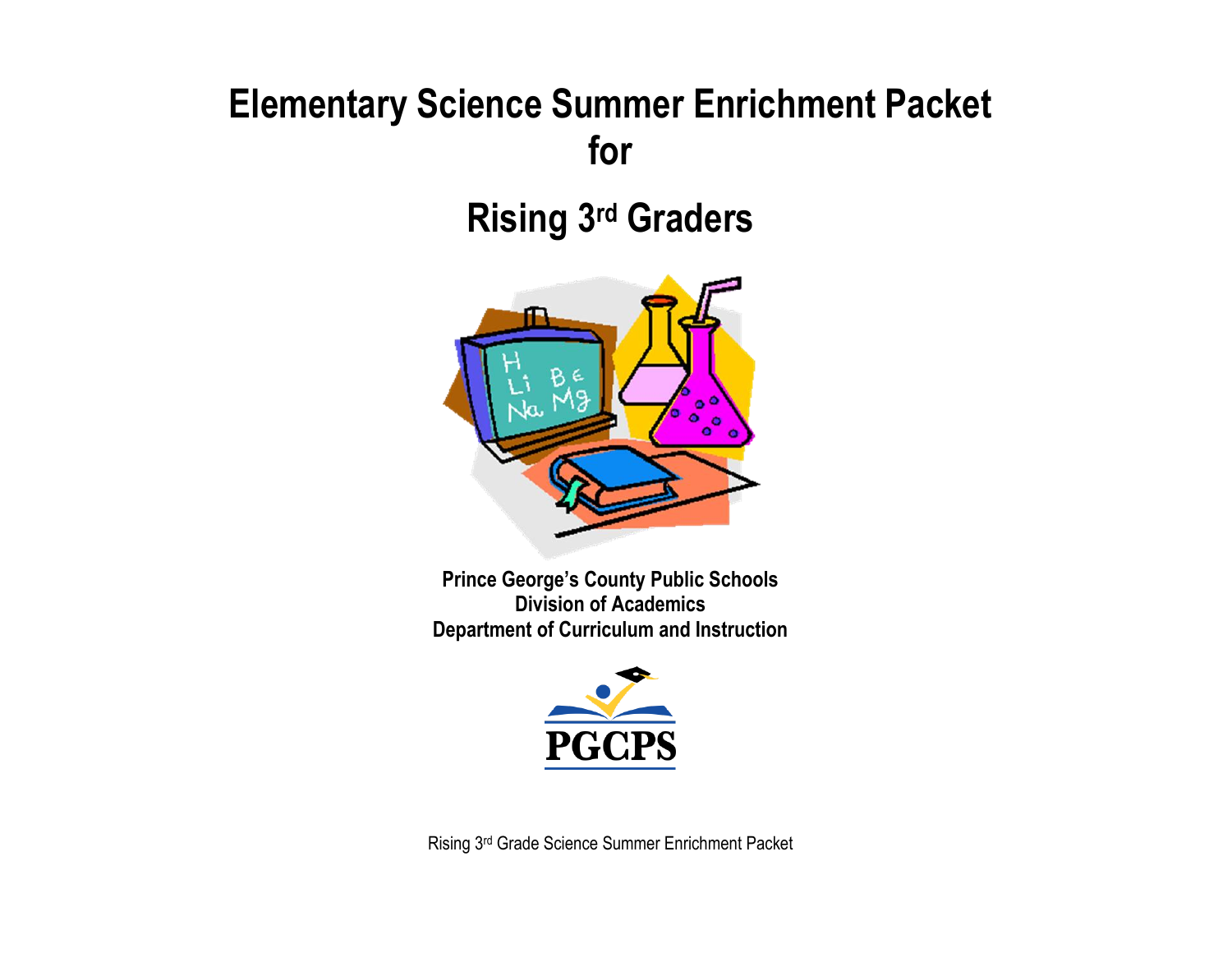# **BOARD OF EDUCATION OF PRINCE GEORGE'S COUNTY, MARYLAND**

**Alvin Thornton**, Ph.D., *Chair* **Edward Burroughs III,** *Vice-Chair, District 8* **David Murray**, *District 1* **Joshua M. Thomas**, *District 2* **Pamela Boozer-Strother**, *District 3* **Bryan Swann**, *District 4* **Raaheela Ahmed,** *District 5* **Belinda Queen,** *District 6* **K. Alexander Wallace**, *District 7* **Sonya Williams**, *District 9* **Curtis Valentine, M.P.P.**, *Board Member* **Paul Monteiro***, Board Member* **Sandra D. Shephard***, Board Member* **Joshua Omolola**, *Student Board Member*

**Monica E. Goldson, Ed.D.**, *Secretary/Treasurer and Chief Executive Officer*

**Kara Libby, Ed.D.** *Chief Academic Officer*

**Judith J. White, Ed.D.** *Director, Curriculum and Instruction*

**Godfrey Rangasammy, Ed.D.** *Instructional Supervisor, Science K-12*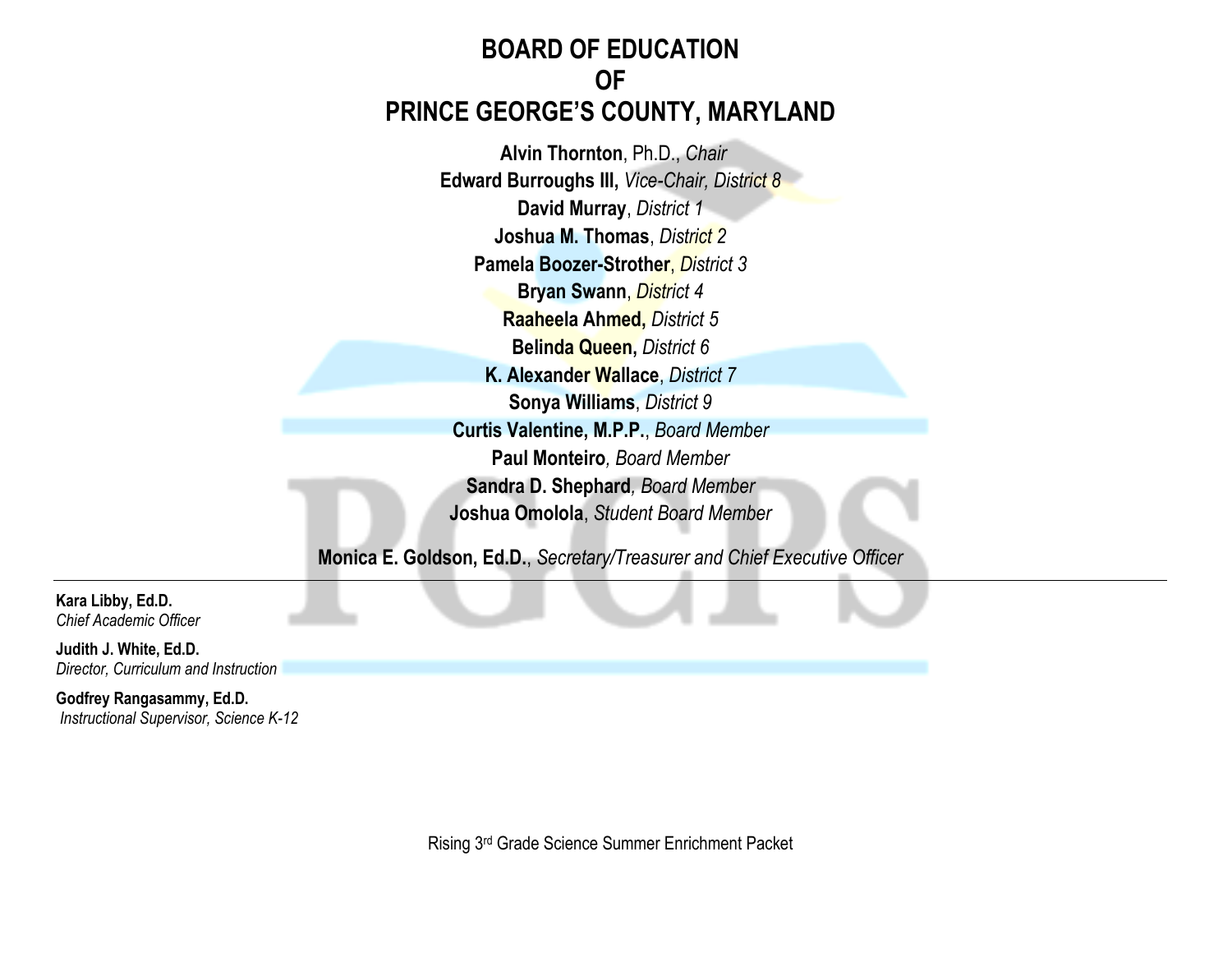# **Note to the Students and Parents/Guardians Expectations for Rising 3 rd Grade Students**

Students will:

- Raise questions about the world around them and be willing to seek answers to some of them by making careful observations and trying things out.
- Observe and describe changes over time in the properties, location, and motion of celestial objects.
- Explain that there must be a cause for changes in the motion of an object.
- Identify and describe ways in which heat can be produced.
- Provide evidence from investigations to identify processes that can be used to change physical properties of materials.
- Compare the observable properties of a variety of objects and the materials they are made of using evidence from investigations.

Students will need a science journal to record their responses. The science journal will be used to record exploration ideas, data, labeled graphs, newspaper clippings, and persuasive/writings and stories.

Suggested Science Journal: Wide-Ruled Composition Book

Enjoy your summer break and be safe.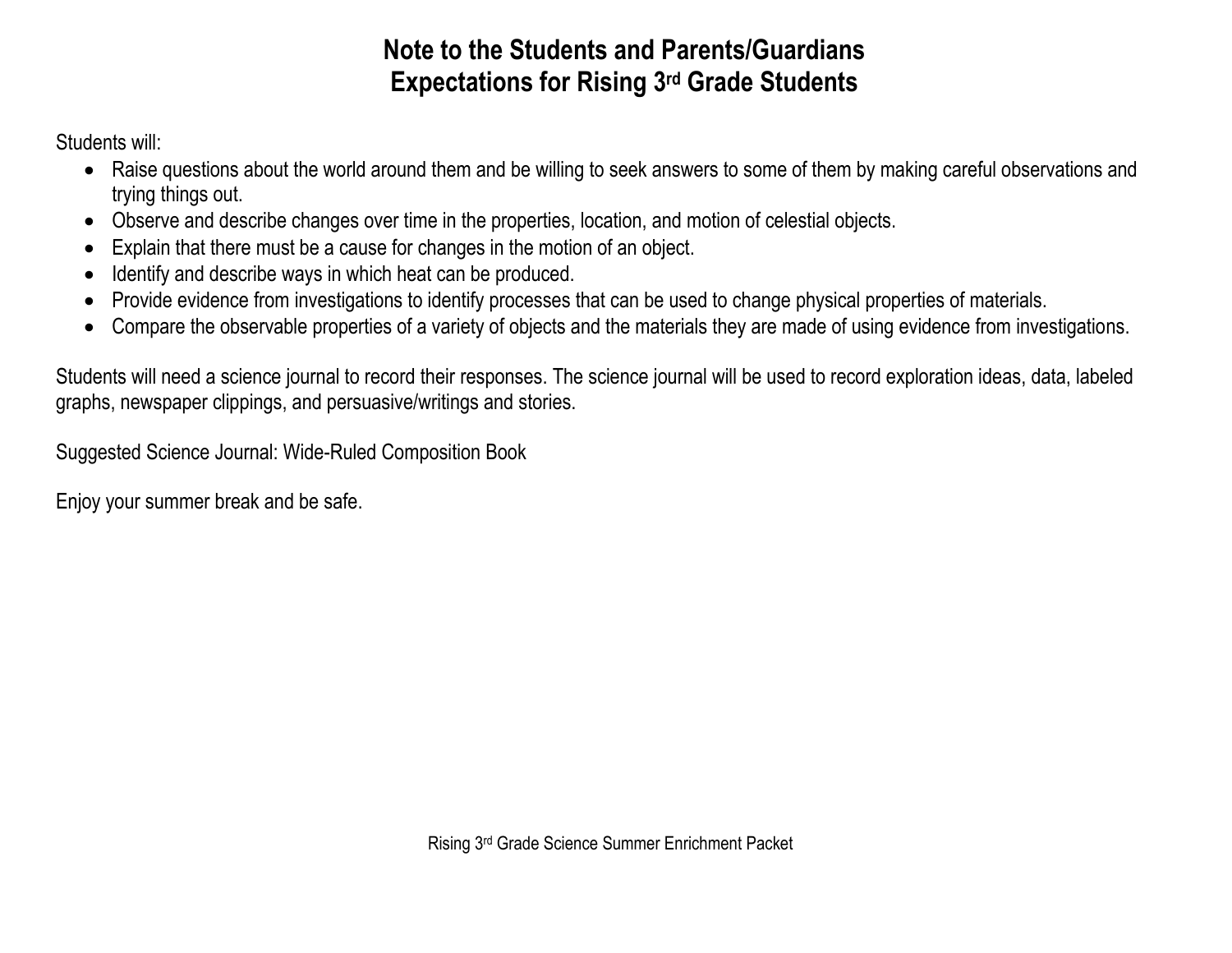

**Activities**

#### Week: 1



**Physical Science: This month you will focus on the different states of matter. .**

#### **Week 1 Activities**

- Click the titles below and watch the videos about matter:
	- o [What is matter?](https://www.youtube.com/watch?v=7mGxgvFa-5Q)
	- o [Bill Nye The Science Guy: Matter](https://www.youtube.com/watch?v=k3SJuozgbfU)
- Matter is all around us. Use the link below to learn about matter: [http://www.chem4kids.com/files/matter\\_intro.html.](http://www.chem4kids.com/files/matter_intro.html)
	- o Don't forget to click on the links and take the quiz. [Quiz About Matter](http://www.chem4kids.com/extras/quiz_matterintro/index.html)
- For a sweet summer treat, click on the title below and complete the activity titled Solid to Liquid to Solid.
	- o [Sweet Summer Treat](https://docs.google.com/document/d/1vj2FAal6-fWzQWUQnYTfwHOCw3RW1Y02_91ahahffyw/edit?usp=sharing)
- Find out what properties cause liquids to form layers.
	- **Materials:** corn syrup, dishwashing liquid, water, red food coloring, corn oil, cup, small paper clip, tiny piece of Styrofoam, and a piece of rubber band.
		- o **What to do**: Pour each liquid into the cup in the order that they are listed in the materials. Observe that the liquids form layers. Gently drop in a small paper clip. Watch until it stops sinking. Next, drop in a piece of Styrofoam. Wait until it stops. Then drop in the rubber band.
		- o **In your journal, write down your observations.**
- Complete the activity by visiting the link below: [States of Matter](http://www.abcya.com/states_of_matter.htm)

# **Suggested Virtual Field Trips/Tours:**

- [Boston Children's Museum](https://www.bostonchildrensmuseum.org/museum-virtual-tour) (Location: Boston, Massachusetts)
- [U.S. Census Bureau](https://www.census.gov/library/video/2020/mission-census-virtual-field-trip-to-the-census-bureau.html) (Location: Suitland, Maryland)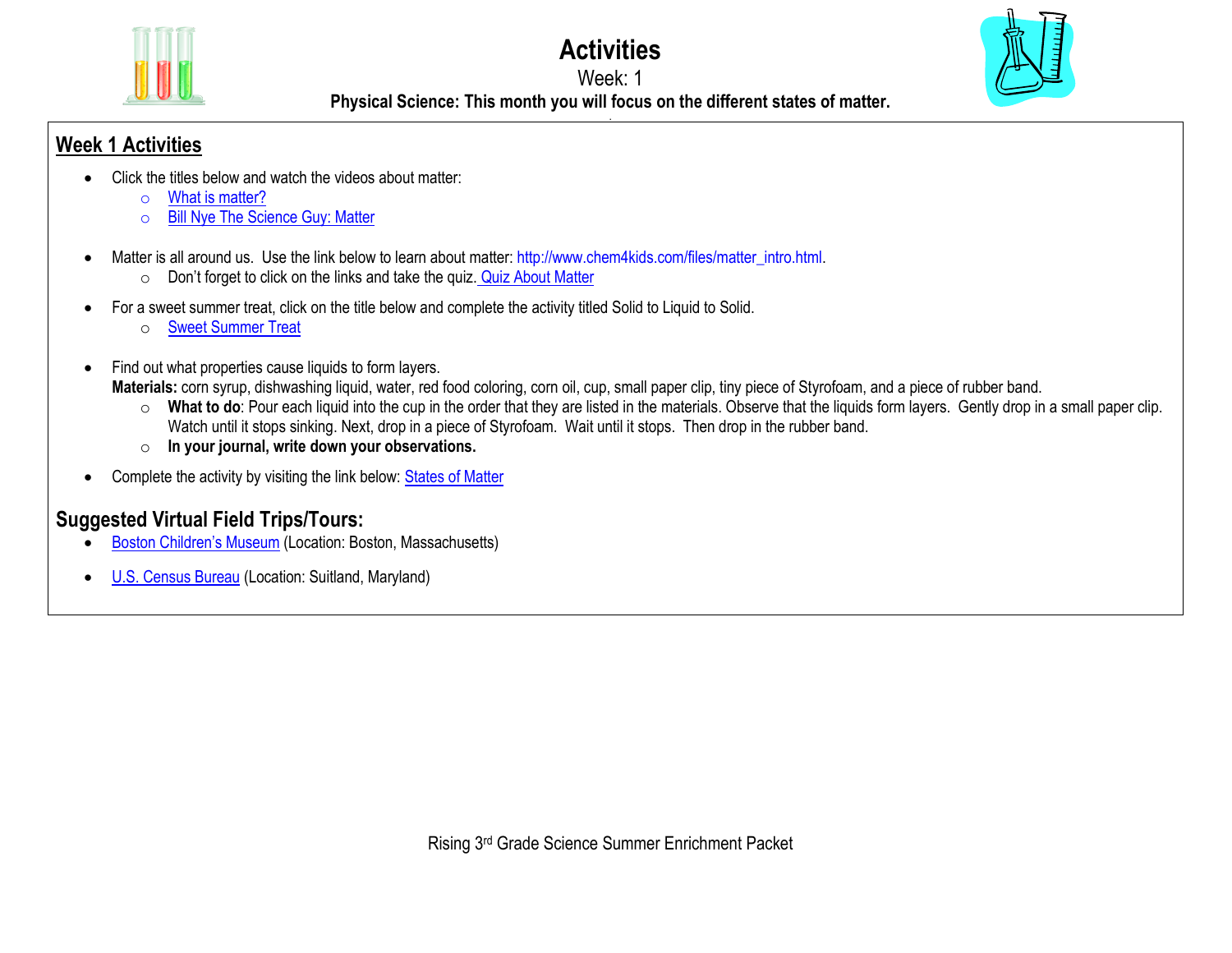

#### **Activities** Weeks: 2-5



**Physical Science and Life Science: This month you will focus on forces, motion, energy, and plants.**

### **Week 2 Activities**

- The physics of motion are all about forces. Learn about forces and motion using the following link [Physics: Motion and Forces](http://bit.ly/cAqyPe)
- In your journal, write a poem about forces and motion.
- Simple machines make work easier for us by allowing us to push or pull over increased distances. Review the six types of simple machines by clicking on the name then completing each activity. Use the following link: [Simple Machines](http://bit.ly/11FE75)
- Play this fun game to test your knowledge about gravity, motion and forces. Make sure your track is designed to build up enough force to get the riders across the track with getting stuck or crashing. For directions how to design your rollercoaster and play the game, click here[: Build A Rollercoaster Game](https://www.learn4good.com/games/building-construction/rollercoastergame.htm)

### **Week 3 Activities**

- Watch the videos on simple machines used in Egypt[: The Pyramids](https://www.dkfindout.com/us/history/ancient-egypt/building-pyramids/) an[d Building The Great Pyramids.](https://discoveringegypt.com/egyptian-video-documentaries/building-khufu-cheops-great-pyramid/) In your journal, think like an engineer to create your own simple machine. Explain how your machine will work to help people.
- For fun, while you learn, test your science knowledge by selecting different quizzes of your choice. [Science Quizzes](https://www.dkfindout.com/us/search/simple-machine-quiz/)

## **Weeks 4 and 5 Activities**

- Plants are important to our lives. In your journal, draw a plant. Label and explain each part of the plant.
	- o Watch the video learn about photosynthesis: [Photosynthesis](http://studyjams.scholastic.com/studyjams/jams/science/plants/photosynthesis.htm)
	- $\circ$  Watch the video learn about photosynthesis and pollination[: Flight of the Pollinators](https://www.pbslearningmedia.org/resource/7029ed58-adaa-43d6-a46a-105e84f2511f/7029ed58-adaa-43d6-a46a-105e84f2511f/) an[d Photosynthesis.](https://www.pbslearningmedia.org/resource/mister-c-photosynthesis/photosynthesis/) Write an explanation in your journal about the importance of photosynthesis and pollination.
- **Planting Seeds**
	- $\circ$  You will need an adult (parent/quardian)
	- o With the help of an adult (parent/guardian), you can get seeds from an apple, orange, sunflower, lemon, tangerines, dry kidney or lima beans (the kidney or lime beans must first be soaked overnight) or store-bought seed packets (only if you are able, buying store-bought seeds is not mandatory)
	- $\circ$  12-ounce clear plastic cups (with a hole poked in the bottom for water drainage)
	- o plastic plate to rest the cups on
	- o potting soil or dirt from outside your home
	- $\circ$  water with a spray bottle or cup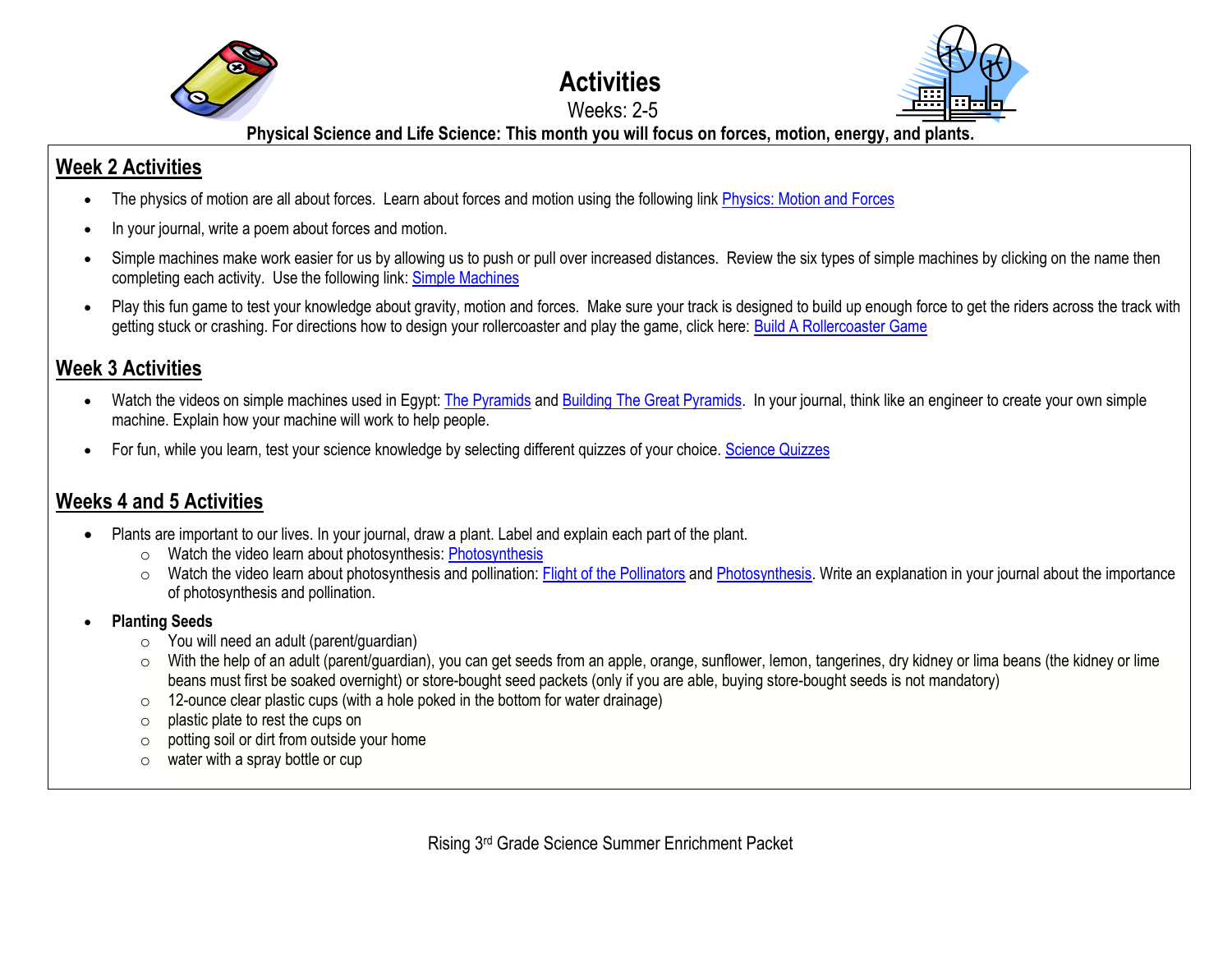#### **Weeks 4 and 5 Activities**

#### • **Directions**

- o Fill a plastic cup most of the way with potting soil and plant 4-7 beans.
- $\circ$  Cover the seeds gently with soil.
- o Lightly water the soil, using the water spray bottle.
- o In your journal, draw your observations.
- o Observe the seeds you planted in the plastic cup. Explain in your journal what you see.
- o Water your seeds/plants based on how your soil looks. If your soil is dry, add water.
- Take the pollination quiz: <http://easyscienceforkids.com/fun-pollination-quiz-free-online-science-quizzes-for-children/>
- Select 5 activities to complete online about plants.: <http://interactivesites.weebly.com/plants.html> After you have completed your 5 activities, write a summary in your journal explaining what you learned about plants.

## **Suggested Virtual Field Trips/Tours:**

- [United States Botanic Garden](https://www.usbg.gov/take-virtual-tour) (Located: Washington, DC)
- [National Museum of Natural](https://naturalhistory.si.edu/search/virtual%2Btour) History (Located: Washington, DC)
- [Koshland Science Museum](https://www.koshland-science-museum.org/) (Located: Washington, DC)